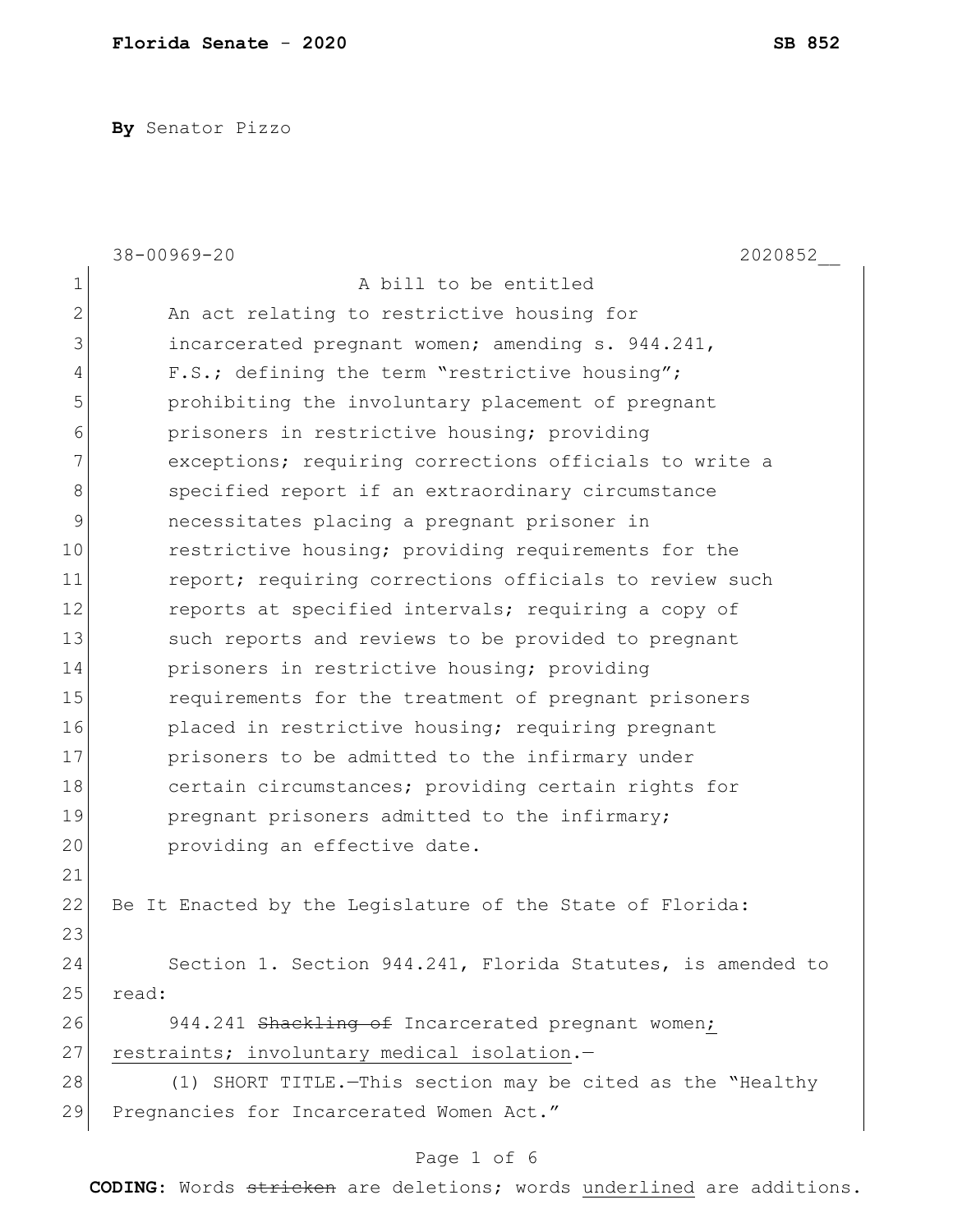|    | 38-00969-20<br>2020852                                           |
|----|------------------------------------------------------------------|
| 30 | (2) DEFINITIONS. - As used in this section, the term:            |
| 31 | (a) "Correctional institution" means any facility under the      |
| 32 | authority of the department or the Department of Juvenile        |
| 33 | Justice, a county or municipal detention facility, or a          |
| 34 | detention facility operated by a private entity.                 |
| 35 | (b) "Corrections official" means the official who is             |
| 36 | responsible for oversight of a correctional institution, or his  |
| 37 | or her designee.                                                 |
| 38 | (c) "Department" means the Department of Corrections.            |
| 39 | (d) "Extraordinary circumstance" means a substantial flight      |
| 40 | risk or some other extraordinary medical or security             |
| 41 | circumstance that dictates restraints be used to ensure the      |
| 42 | safety and security of the prisoner, the staff of the            |
| 43 | correctional institution or medical facility, other prisoners,   |
| 44 | or the public.                                                   |
| 45 | (e) "Labor" means the period of time before a birth during       |
| 46 | which contractions are of sufficient frequency, intensity, and   |
| 47 | duration to bring about effacement and progressive dilation of   |
| 48 | the cervix.                                                      |
| 49 | (f) "Postpartum recovery" means, as determined by her            |
| 50 | physician, the period immediately following delivery, including  |
| 51 | the recovery period when a woman is in the hospital or infirmary |
| 52 | following birth, up to 24 hours after delivery unless the        |
| 53 | physician after consultation with the department or correctional |
| 54 | institution recommends a longer period of time.                  |
| 55 | (q) "Prisoner" means any person incarcerated or detained in      |
| 56 | any correctional institution who is accused of, convicted of,    |
| 57 | sentenced for, or adjudicated delinquent for a violation of      |
| 58 | criminal law or the terms and conditions of parole, probation,   |
|    | Page 2 of 6                                                      |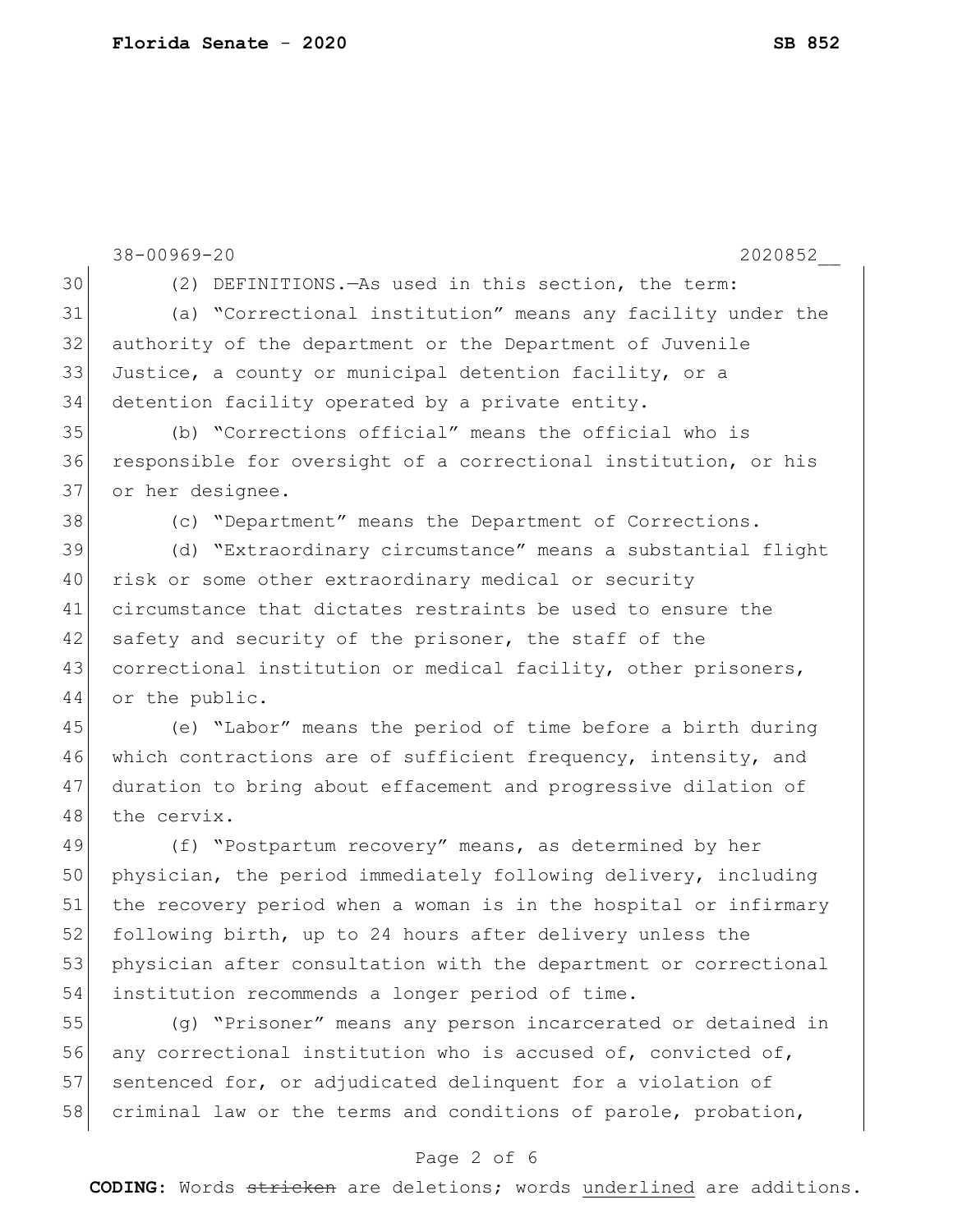|    | 38-00969-20<br>2020852                                           |
|----|------------------------------------------------------------------|
| 59 | community control, pretrial release, or a diversionary program.  |
| 60 | For purposes of this section, the term includes any woman        |
| 61 | detained under the immigration laws of the United States at any  |
| 62 | correctional institution.                                        |
| 63 | (h) "Restraints" means any physical restraint or mechanical      |
| 64 | device used to control the movement of a prisoner's body or      |
| 65 | limbs, including, but not limited to, flex cuffs, soft           |
| 66 | restraints, hard metal handcuffs, a black box, chubb cuffs, leg  |
| 67 | irons, belly chains, a security or tether chain, or a convex     |
| 68 | shield.                                                          |
| 69 | (i) "Restrictive housing" means housing some prisoners           |
| 70 | separately from the general population of a correctional         |
| 71 | institution and imposing restrictions on their movement,         |
| 72 | behavior, and privileges. The term includes placing the prisoner |
| 73 | in medical isolation or in the infirmary.                        |
| 74 | (3) RESTRAINT OF PRISONERS.-                                     |
| 75 | (a) Restraints may not be used on a prisoner who is known        |
| 76 | to be pregnant during labor, delivery, and postpartum recovery,  |
| 77 | unless the corrections official makes an individualized          |
| 78 | determination that the prisoner presents an extraordinary        |
| 79 | circumstance, except that:                                       |
| 80 | 1. The physician may request that restraints not be used         |
| 81 | for documentable medical purposes. The correctional officer,     |
| 82 | correctional institution employee, or other officer accompanying |
| 83 | the pregnant prisoner may consult with the medical staff;        |
| 84 | however, if the officer determines there is an extraordinary     |
| 85 | public safety risk, the officer is authorized to apply           |
| 86 | restraints as limited by subparagraph 2.                         |
| 87 | 2. Under no circumstances shall Leg, ankle, or waist             |

# Page 3 of 6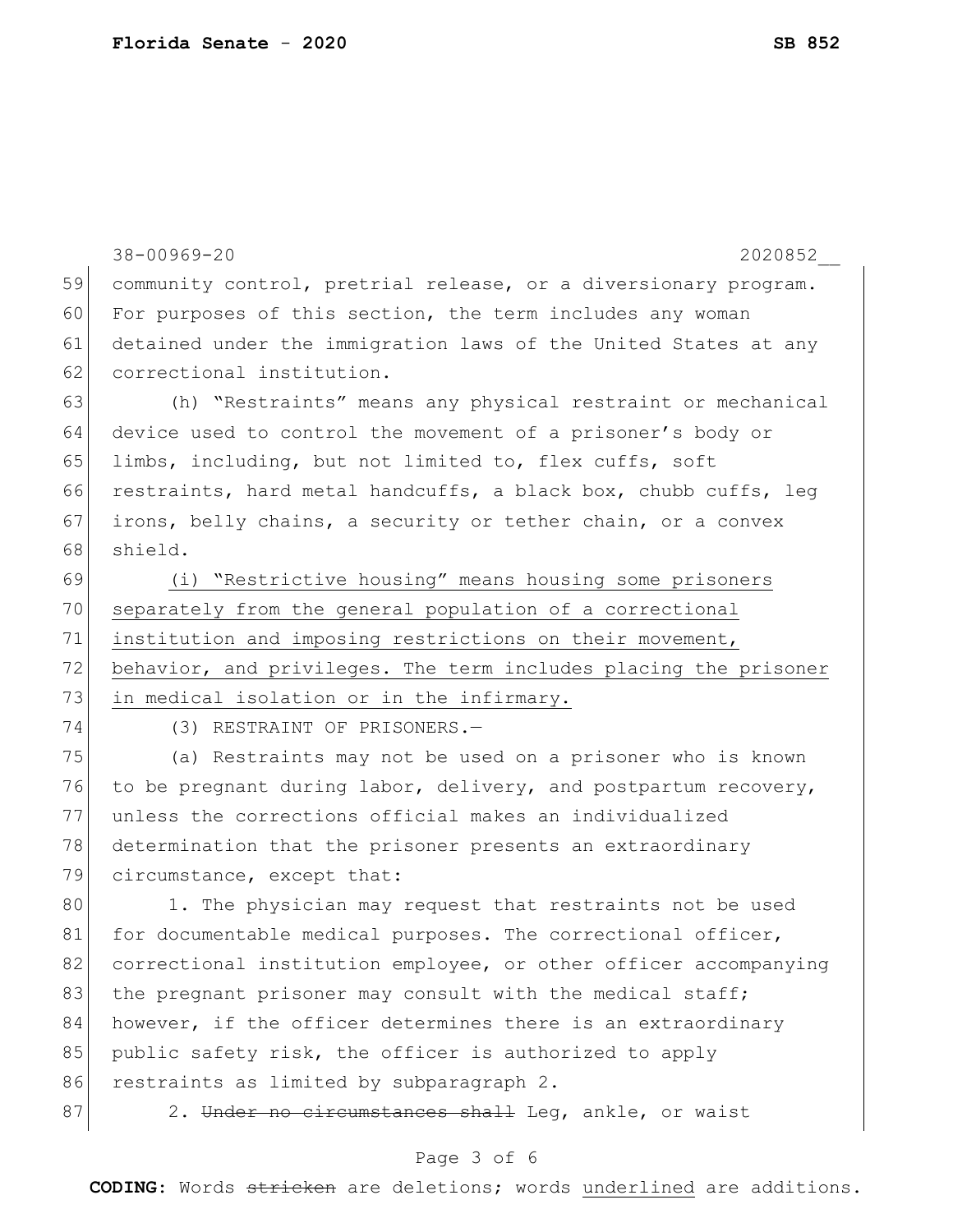|     | 38-00969-20<br>2020852                                                |
|-----|-----------------------------------------------------------------------|
| 88  | restraints may not be used on any pregnant prisoner who is in         |
| 89  | labor or delivery.                                                    |
| 90  | (b) If restraints are used on a pregnant prisoner pursuant            |
| 91  | to paragraph (a):                                                     |
| 92  | 1. The type of restraint applied and the application of the           |
| 93  | restraint must be done in the least restrictive manner                |
| 94  | necessary; and                                                        |
| 95  | 2. The corrections official shall make written findings               |
| 96  | within 10 days after the use of restraints as to the                  |
| 97  | extraordinary circumstance that dictated the use of the               |
| 98  | restraints. These findings shall be kept on file by the               |
| 99  | department or correctional institution for at least 5 years.          |
| 100 | (c) During the third trimester of pregnancy or when                   |
| 101 | requested by the physician treating a pregnant prisoner, unless       |
| 102 | there are significant documentable security reasons noted by the      |
| 103 | department or correctional institution to the contrary that           |
| 104 | would threaten the safety of the prisoner, the unborn child, or       |
| 105 | the public in general:                                                |
| 106 | 1. Leg, ankle, and waist restraints may not be used; and              |
| 107 | 2. If wrist restraints are used, they must be applied in              |
| 108 | the front so the pregnant prisoner is able to protect herself in      |
| 109 | the event of a forward fall.                                          |
| 110 | In addition to the specific requirements of paragraphs<br>(d)         |
| 111 | $(a) - (c)$ , any restraint of a prisoner who is known to be pregnant |
| 112 | must be done in the least restrictive manner necessary in order       |
| 113 | to mitigate the possibility of adverse clinical consequences.         |
| 114 | $(4)$ ENFORCEMENT. -                                                  |
| 115 | (a) Notwithstanding any relief or claims afforded by                  |
| 116 | federal or state law, any prisoner who is restrained in               |

# Page 4 of 6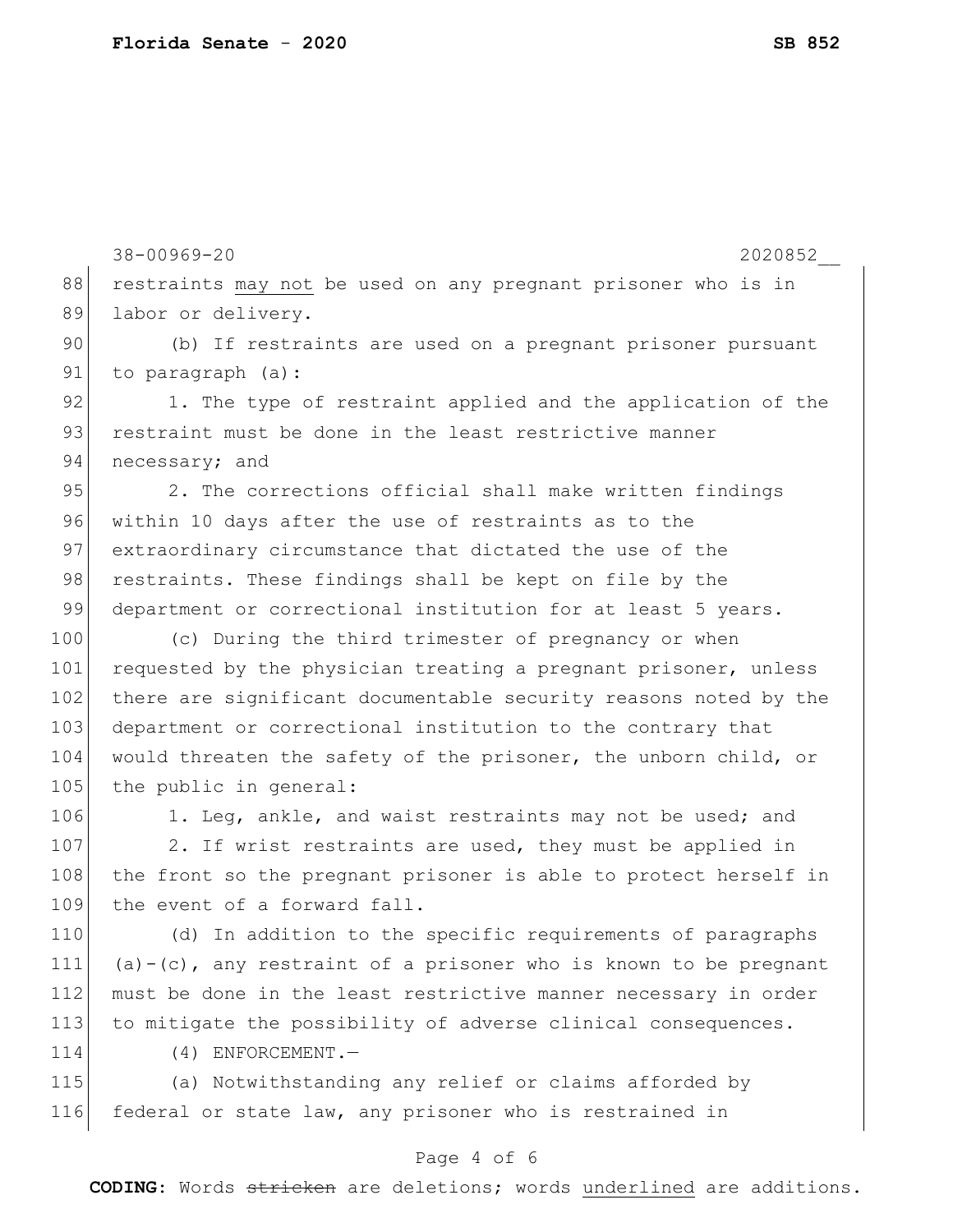|     | 38-00969-20<br>2020852                                           |
|-----|------------------------------------------------------------------|
| 117 | violation of this section may file a grievance with the          |
| 118 | correctional institution, and be granted a 45-day extension if   |
| 119 | requested in writing pursuant to rules promulgated by the        |
| 120 | correctional institution.                                        |
| 121 | (b) This section does not prevent a woman harmed through         |
| 122 | the use of restraints under this section from filing a complaint |
| 123 | under any other relevant provision of federal or state law.      |
| 124 | (5) RESTRICTIVE HOUSING.                                         |
| 125 | (a) Except as provided in paragraph (b), a pregnant              |
| 126 | prisoner may not be involuntarily placed in restrictive housing. |
| 127 | (b) A pregnant prisoner may be involuntarily placed in           |
| 128 | restrictive housing only if the corrections official of the      |
| 129 | correctional institution, in consultation with the individual    |
| 130 | overseeing prenatal care and medical treatment at the            |
| 131 | correctional institution, determines that an extraordinary       |
| 132 | circumstance exists such that restrictive housing is necessary   |
| 133 | and that there are no less restrictive means available.          |
| 134 | 1. The corrections official shall, before placing a              |
| 135 | prisoner in restrictive housing, write a report that states:     |
| 136 | a. The extraordinary circumstance that is present; and           |
| 137 | b. The reason less restrictive means are not available.          |
| 138 | 2. The corrections official shall review the report at           |
| 139 | least every 24 hours to confirm that the extraordinary           |
| 140 | circumstances cited in the report still exist. A copy of the     |
| 141 | report and each review must be provided to the prisoner.         |
| 142 | (c) A pregnant prisoner who is placed in restrictive             |
| 143 | housing under this section shall be:                             |
| 144 | 1. Examined at least every 8 hours by the person overseeing      |
| 145 | prenatal care and medical treatment in the facility;             |
|     |                                                                  |

# Page 5 of 6